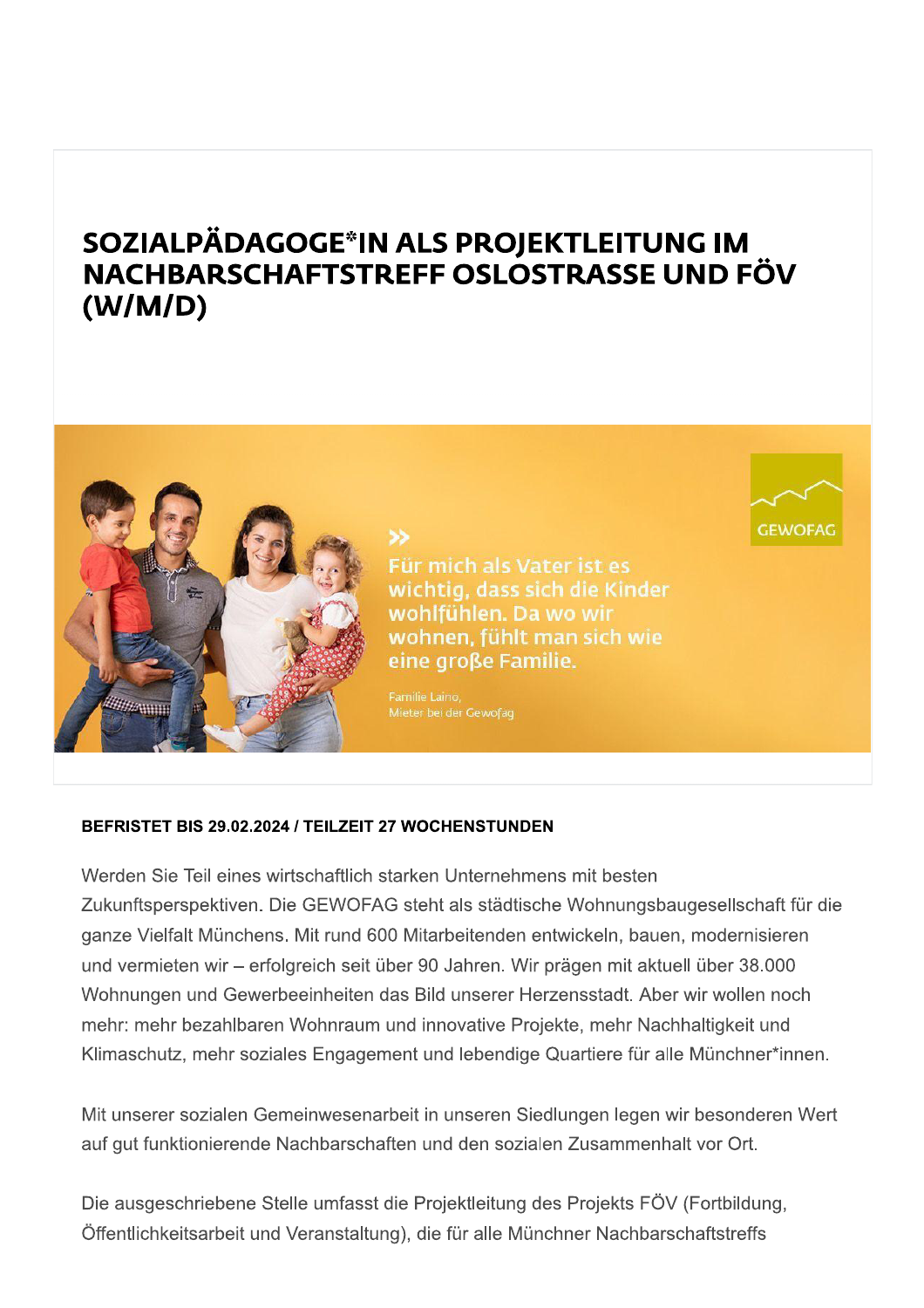zuständig ist und die Leitung des Nachbarschaftstreff Oslostraße.

Es erwartet Sie eine verantwortungsvolle, anspruchsvolle, abwechslungsreiche Tätigkeit als Projektleitung vor Ort mit einem stabilen Team im Hintergrund.

## IHRE AUFGABEN ALS SOZIALPÄDAGOGE\*IN ALS PROJEKTLEITUNG IM NACHBARSCHAFTSTREFF OSLOSTRASSE UND FÖV (W/M/D)

- Kontaktierung und Aktivierung von Bürger\*innen
- Unterstützung zur Selbsthilfe und Selbstorganisation
- Arbeit mit bürgerschaftlichen Engagierten im Quartier
- Angebote, Beratung und Information
- Administration (Abrechnung, Berichtswesen), Raummanagement, Konfliktmanagement
- Arbeiten mit Kindern und Erwachsenen
- Gruppenarbeit und offene Arbeit
- Netzwerkarbeit mit allen Akteuren im Quartier
- **Interkulturelle Arbeit**
- Kooperation und Öffentlichkeitsarbeit

## IHR PROFIL ALS SOZIALPÄDAGOGE\*IN ALS PROJEKTLEITUNG IM NACHBARSCHAFTSTREFF **OSLOSTRASSE UND FÖV (W/M/D)**

- Abgeschlossene Ausbildung zum\*r Sozialpädagogen\*in oder vergleichbarer Abschluss
- Berufserfahrung in quartiersbezogener Bewohnerarbeit / Gemeinwesenarbeit
- Ausgeprägte Kommunikations-, Konflikt- und Teamfähigkeit
- Interkulturelle Kompetenzen
- Vernetzungsorientierung
- Ressourcenorientierung in der Begleitung von Individuen, Gruppen und Prozessen
- Motivations- und Moderationsfähigkeiten
- Gute EDV Kenntnisse (MS-Office, Lotus Notes)

#### WAS KÖNNEN SIE BEI UNS ERWARTEN?

Entwicklung. Fortbildungen **Ausstattung. Moderne IT-Ausstattung** Vorsorge. Betriebliche Altersvorsorge Flexibilität. Mobiles Arbeiten, flexible Arbeitszeiten & hohe Work-Life-Balance

Versorgung. Kantine/Barista Bar